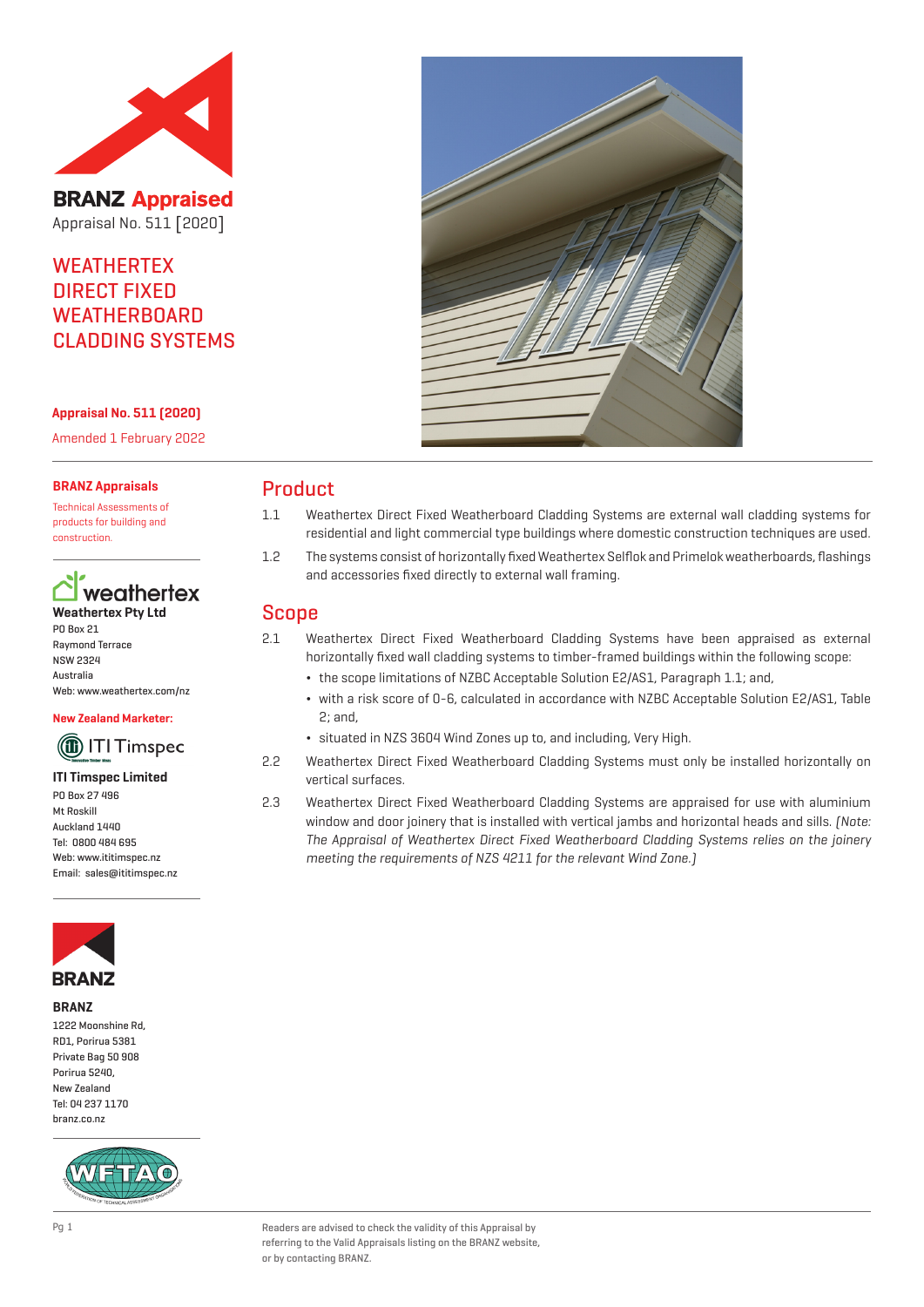

Appraisal No. 511 [2020]

**BRANZ Appraised** 

WEATHERTEX DIRECT FIXED WEATHERBOARD CLADDING SYSTEMS

## Building Regulations

## **New Zealand Building Code (NZBC)**

3.1 In the opinion of BRANZ, Weathertex Direct Fixed Weatherboard Cladding Systems, if designed, used, installed and maintained in accordance with the statements and conditions of this Appraisal, will meet the following provisions of the NZBC:

**Clause B1 STRUCTURE:** Performance B1.3.1, B1.3.2 and B1.3.4. Weathertex Direct Fixed Weatherboard Cladding Systems meet the requirements for loads arising from self-weight, earthquake, wind, impact and creep [i.e. B1.3.3 (a), (f), (h), (i) and (q)]. See Paragraphs 9.1–9.3.

**Clause B2 DURABILITY:** Performance B2.3.1 (b) 15 years, B2.3.1 (c) 5 years and B2.3.2. Weathertex Direct Fixed Weatherboard Cladding Systems meet these requirements. See Paragraphs 10.1-10.3.

**Clause E2 EXTERNAL MOISTURE:** Performance E2.3.2. Weathertex Direct Fixed Weatherboard Cladding Systems meet this requirement. See Paragraphs 14.1-14.3.

**Clause F2 HAZARDOUS BUILDING MATERIALS:** Performance F2.3.1. Weathertex Direct Fixed Weatherboard Cladding Systems meet this requirement.

## Technical Specification

4.1 System components and accessories supplied by Weathertex Pty Ltd are as follows:

#### **Weathertex Weatherboards**

- ¬ Weathertex weatherboards are 9.5 mm thick planks cut from exterior-grade wood fibre-based (hardboard) panels. The wood fibres are obtained from selected Australian hardwoods. The fibres are pre-treated with steam under pressure and are then bonded together, using natural lignins present in the fibres. The weatherboards contain a waterproofing agent to minimise moisture absorption. Weathertex weatherboards are produced with a smooth or textured (Ruff-Sawn and Woodsman) front face. A variety of profiles are also available. Weathertex weatherboards are available with either a natural finish or are primed on all surfaces and edges. The weatherboards are nominally 3,660 mm in length with various widths, dependent on the profile.
- Weathertex Selflok weatherboards are profiled with an interlocking lap joint on the top and bottom edges. Selflok weatherboards are available in various surfaces finishes and profiles. Refer to Table 1 for available profiles and finishes.
- ¬ Weathertex Primelok weatherboards incorporate a Primelok Aligning Spline at the rear of the board for faster installation, greater accuracy and concealed fixing. Refer to Table 2 for available profiles and finishes.

#### **Table 1: Selflok Weatherboard Sizes and Profiles/Finishes**

| Selflok Profile | <b>Dimensions</b>  | Pre-primed |           |          | Natural |
|-----------------|--------------------|------------|-----------|----------|---------|
|                 | [mm]               | Smooth     | Ruff-Sawn | Woodsman |         |
| Millwood        | $3,660 \times 300$ |            |           |          |         |
| Colonial        | $3,660 \times 300$ |            |           |          |         |
| Ecogroove 150   | $3.660 \times 300$ |            |           |          |         |
| Ecogroove 300   | $3.660 \times 300$ |            |           |          |         |
| Varoove 150     | $3.660 \times 300$ |            |           |          |         |

#### **Table 2: Primelok Weatherboard Sizes and Profiles/Finishes**

| <b>Primelok Profile</b> | Dimensions (mm)    | Pre-primed |           |          |  |
|-------------------------|--------------------|------------|-----------|----------|--|
|                         |                    | Smooth     | Ruff-Sawn | Woodsman |  |
| Primelok                | $3,660 \times 200$ |            |           |          |  |
| Federation              | $3,660 \times 170$ |            |           |          |  |
| Shadowood               | $3.660 \times 170$ |            |           |          |  |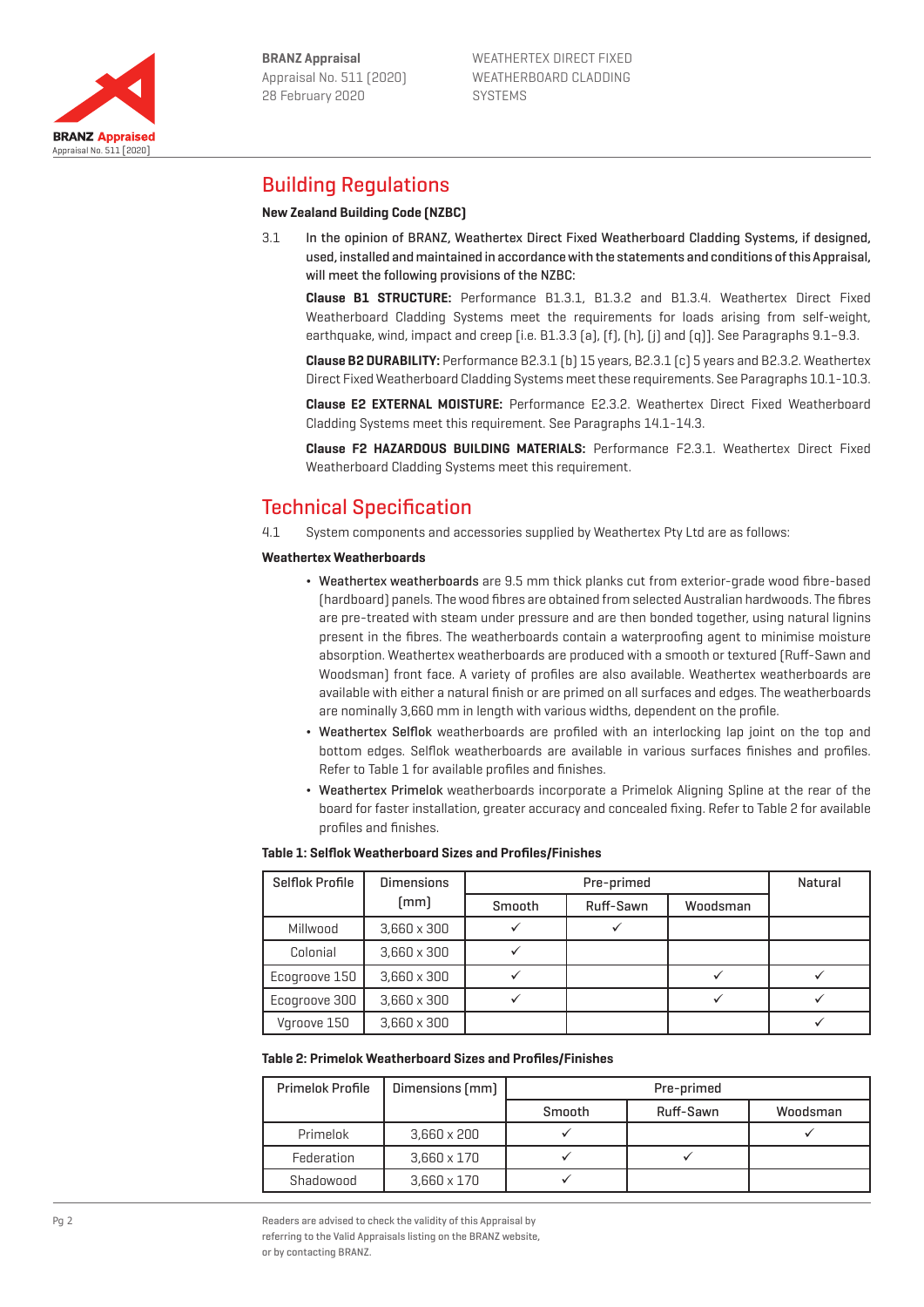

#### **Accessories**

- ¬ Weathertex joiners Traditional Off-Stud (for Primelok 200), Federation, Shadowood, Millwood, Old Colonial, Ecogroove 150 and 300 plastic joiners to suit weatherboard profiles/texture.
- ¬ Primelok Starter Strip folded coil-coated steel profile available in 1,830 mm lengths.
- ¬ Large Cavity Closer folded coil-coated steel closer 20 mm wide x 1,830 mm long.
- ¬ Aluminium Corners Internal LF Corner (Small), External LF Corner (Small), Internal 'W' Corners (Small and Large), External Box Corners (Small and Large). Supplied in 3,660 mm lengths.
- ¬ Corner Plugs small and large corner plugs for Traditional Large and Small Aluminium Corner.
- ¬ Aluminium Stop Ends small and large aluminium stop-ends supplied in 3,660 mm lengths.
- ¬ Long Vertical Aluminium Joiner for Selflok weatherboards, supplied in 3,660 mm lengths.
- ¬ Large Long Vertical Aluminium Joiner for Primelok weatherboards, supplied in 3,000 mm lengths.
- 4.2 Accessories used with Weathertex Direct Fixed Weatherboard Cladding Systems which are supplied by the building contractor are:

#### **Weatherboard Fixings**

- ¬ Primelok weatherboard fixings (timber frame) 45 x 2.5 mm or 50 x 2.8 mm hot-dip galvanised, or stainless steel ring-shank, flat head nails.
- ¬ Selflok weatherboard fixings (timber frame) 45 x 2.5 mm hot-dip galvanised or stainless steel ring-shank, flat head nails, or ND50 Bradnail 50 x 2 mm stainless steel brads.

(Note: Hot-dip galvanising must comply with AS/NZS 4680.)

#### **Ancillary Items**

- ¬ Flexible wall underlay building paper complying with NZBC Acceptable Solution E2/AS1 Table 23, or breather-type membranes covered by a valid BRANZ Appraisal for use as wall underlays.
- ¬ Flexible sill and jamb flashing tape flexible flashing tapes complying with NZBC Acceptable Solution E2/AS1 Paragraph 4.3.11, or flexible flashing tapes covered by a valid BRANZ Appraisal for use around window and door joinery openings.
- ¬ Back flashings folded from aluminium or galvanised steel. Refer to NZS 3604, Section 4 and NZBC Acceptable Solution E2/AS1, Table 20 for durability requirements.
- ¬ Window and door trim cavity air seal air seals complying with NZBC Acceptable Solution E2/AS1 Paragraph 9.1.6, or self-expanding, moisture-cure polyurethane foam air seals covered by a valid BRANZ Appraisal suitable for use around window, door and other wall penetration openings.
- ¬ Joinery head flashings as supplied by the joinery manufacturer or contractor.
- ¬ Flexible sealant sealant complying with NZBC Acceptable Solution E2/AS1, or sealant covered by a valid BRANZ Appraisal for use as a weather sealing sealant for exterior use.

#### **Finishing System Specification - Paint**

- 4.3 All exposed faces, including top edges at sills and all bottom edges of pre-primed Weathertex weatherboards must be finished with at least two coats of an exterior grade latex acrylic or exterior solvent-based (enamel) paint within 60 days of fixing. Paint systems are not supplied by Weathertex Pty Ltd and have not been assessed by BRANZ and are therefore outside the scope of this Appraisal.
- 4.4 Latex acrylic exterior paint systems must comply with any of Parts 7, 8, 9 or 10 of AS 3730. Allow the recommended drying time between coats and temperature limitations for application. For solvent-based finishes, one coat of solvent-based undercoat must be applied directly over the primed weatherboard surface. Allow to dry for a minimum of 24 hours. Finish with two coats of gloss or semi-gloss exterior solvent-based paint.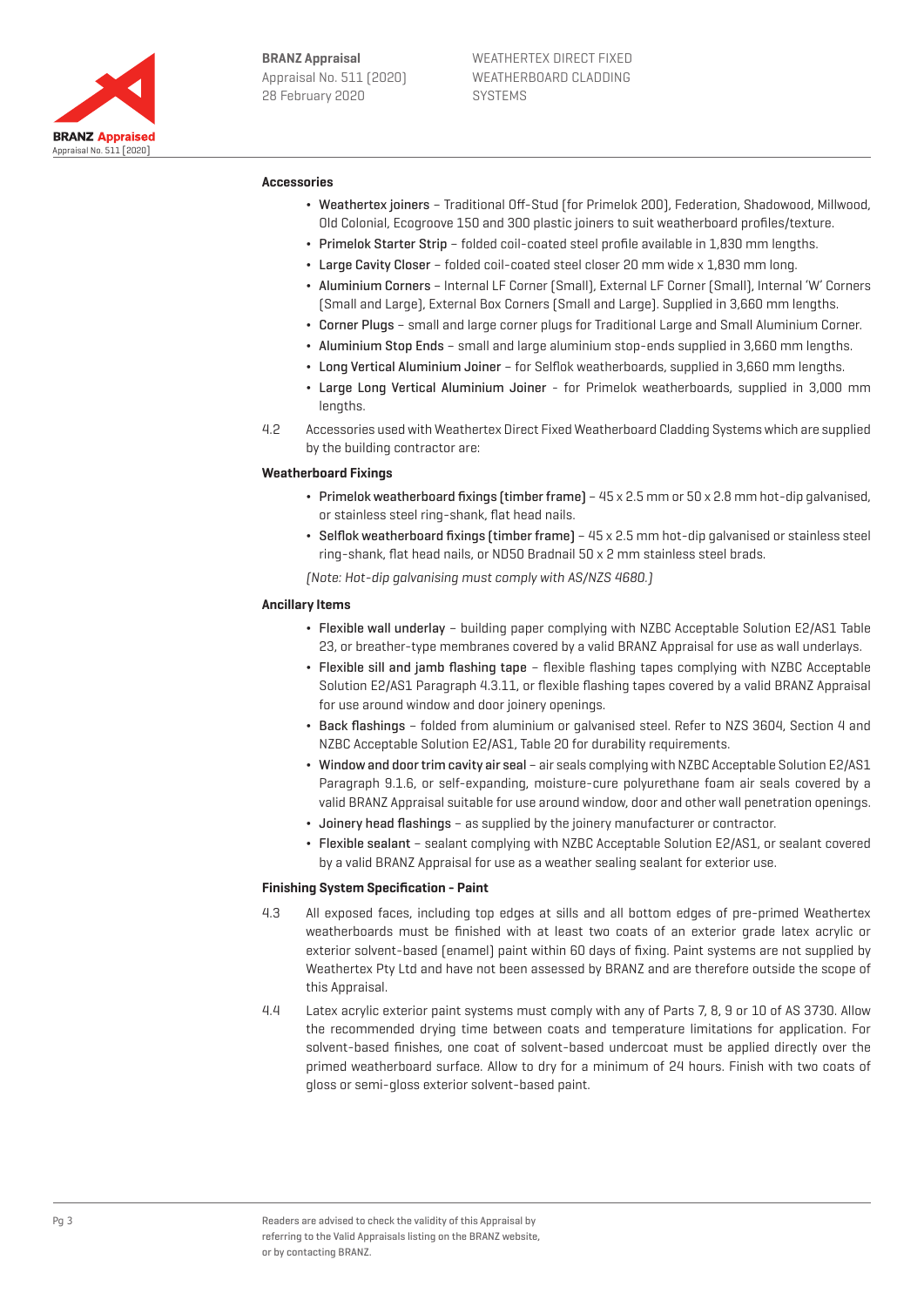

#### **Finishing System Specification - Stain**

4.5 Where a stain finish is specified, all exposed faces, including top edges at sills and all bottom edges of Weathertex Natural weatherboards must be finished with at least two coats of an exterior grade, water-based stain. The stain must be recommended for use as a wall cladding stain by the manufacturer and must be applied in accordance with their instructions. Proprietary stains have not been assessed and are therefore outside the scope of this Appraisal. [Note: Weathertex Natural weatherboards can also be left uncoated or unstained to 'grey-off' over time.]

#### **Finishing Systems - Light Reflective Value**

4.6 It is recommended that finishes have a Light Reflective Value (LRV) of greater than 40%.

## Handling and Storage

- 5.1 Handling and storage of all materials supplied by Weathertex Pty Ltd or the building contractor, whether on-site or off-site, is under the control of the building contractor. Weathertex weatherboards must be stacked flat, off the ground and supported on timber bearers spaced at maximum 600 mm centres. They must be kept dry at all times either by storing under cover or providing waterproof covers to the stack. Care must be taken to avoid damage to edges, ends and the primed surfaces. Weatherboards must always be carried on edge.
- 5.2 Accessories must be stored so they are kept clean, dry and undamaged. All accessories must be used within the maximum storage period recommended by the manufacturer.

## Technical Literature

6.1 Refer to the Appraisals listing on the BRANZ website for details of the current Technical Literature for Weathertex Direct Fixed Weatherboard Cladding Systems. The Technical Literature must be read in conjunction with this Appraisal. All aspects of design, use, installation and maintenance contained in the Technical Literature and within the scope of this Appraisal must be followed.

## Design Information

## Framing

## **Timber Treatment**

7.1 Timber wall framing behind Weathertex Direct Fixed Weatherboard Cladding Systems must be treated as required by NZBC Acceptable Solution B2/AS1.

#### **Timber Framing**

- 7.2 Timber framing must comply with NZS 3604 for buildings or parts of buildings within the scope limitations of NZS 3604. Buildings or parts of buildings outside the scope of NZS 3604 must be to a specific design, in accordance with NZS 3603 and AS/NZS 1170. Where specific design is required, the framing must be of at least equivalent stiffness to the framing provisions of NZS 3604. In all cases, studs must be at maximum 600 mm centres. Dwangs must be fitted flush between the studs at maximum 800 mm centres.
- 7.3 Timber wall framing behind where weatherboards are joined over a stud must be nominal 50 mm thickness (i.e. 45 mm minimum finished thickness).
- 7.4 Timber framing must have a maximum moisture content of 24% at the time of the cladding application. (Note: If Weathertex weatherboards are fixed to framing with a moisture content of greater than 24%, problems may occur at a later date due to excessive timber shrinkage.)
- 7.5 Timber wall framing must have a maximum moisture content of 18% before the weatherboards are finished.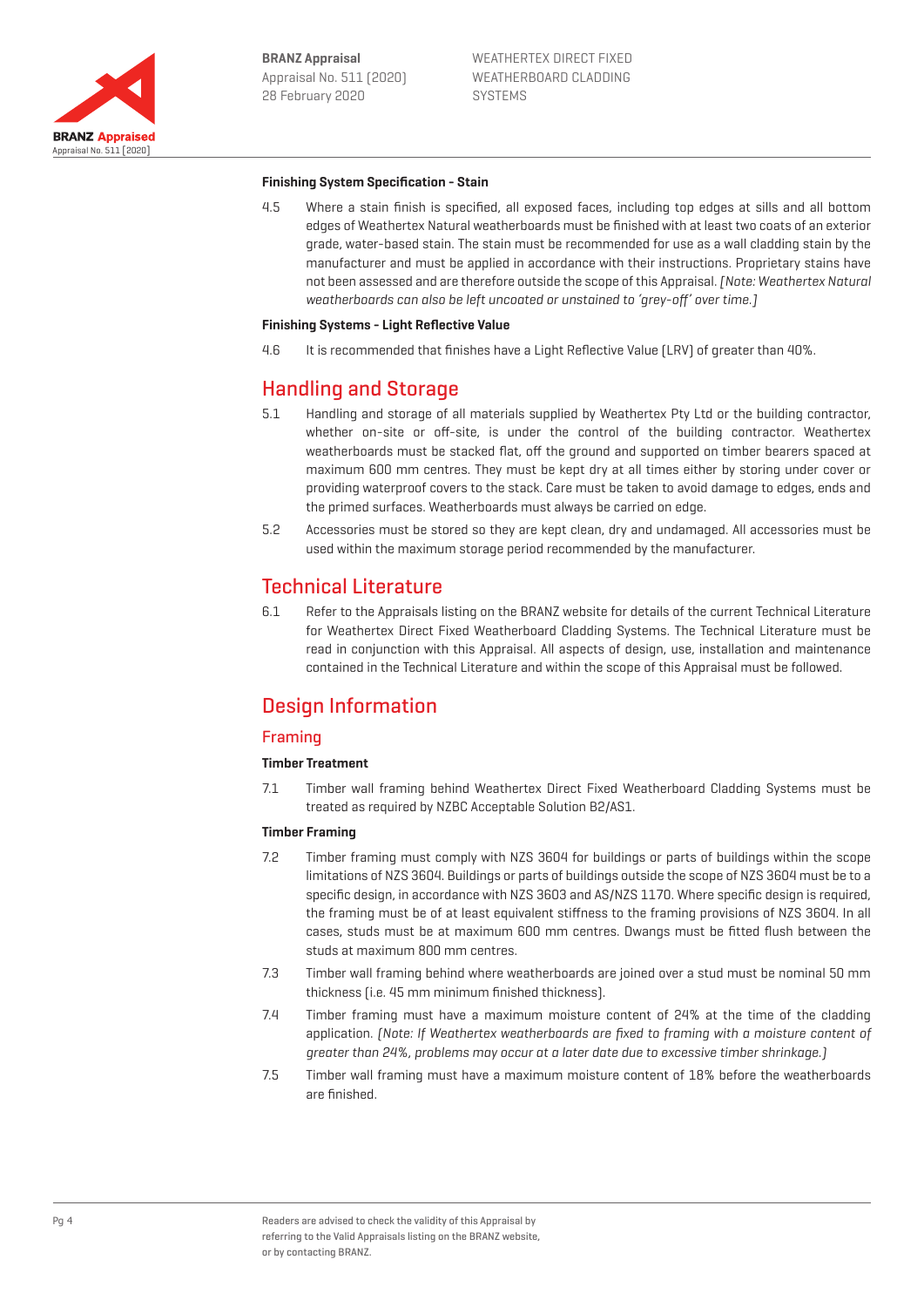

## General

- 8.1 The ground clearance to finished floor levels as set out in NZS 3604 must be adhered to at all times. At ground level, paved surfaces such as footpaths must be kept clear of the bottom edge of the cladding system by a minimum of 100 mm, and unpaved surfaces by 175 mm, in accordance with the requirements of NZBC Acceptable Solution E2/AS1, Table 18.
- 8.2 At roof/wall junctions, the bottom edge of Weathertex Cavity Fixed Weatherboard Cladding Systems must be kept above the top surface of any adjacent roof flashing by a minimum of 70 mm. (Note: This clearance is a requirement of Weathertex Pty Ltd and exceeds the minimum clearance specified in NZBC Acceptable Solution E2/AS1, Paragraph 9.1.3).
- 8.3 All external walls of buildings must have barriers to airflow in the form of interior linings, with all joints stopped for Wind Zones up to, and including, Very High. Unlined gables and walls must incorporate a rigid sheathing or an air barrier which meets the requirements of NZBC Acceptable Solution E2/AS1, Table 23. For attached garages, wall underlays must be selected in accordance with NZBC Acceptable Solution E2/AS1, Paragraph 9.1.3.4. Where rigid underlays are used, the fixing lengths must be increased by a minimum of the thickness of the underlay.
- 8.4 Where the system abuts other cladding systems, designers must detail the junction to meet their own requirements and the performance requirements of the NZBC. Details not included within the Technical Literature have not been assessed and are outside the scope of this Appraisal.

## **Structure**

### **Mass**

9.1 The mass of Weathertex Direct Fixed Weatherboard Cladding Systems is approximately 10.4 kg/m<sup>2</sup> at equilibrium moisture content. The systems are therefore considered light wall cladding in terms of NZS 3604.

#### **Impact Resistance**

9.2 Weathertex Direct Fixed Weatherboard Cladding Systems have good resistance to impact loads likely to be encountered in normal residential use. The likelihood of impact damage to the system when used in light commercial situations should be considered at the design stage, and appropriate protection such as the installation of bollards and barriers should be considered for vulnerable areas.

#### **Wind Zones**

9.3 Weathertex Direct Fixed Weatherboard Cladding Systems are suitable for use in NZS 3604 defined Wind Zones up to, and including, Very High.

## **Durability**

10.1 Weathertex Direct Fixed Weatherboard Cladding Systems meet the performance requirements of NZBC Clause B2.3.1 (b) 15 years for the Weathertex weatherboards and flashings, and the performance requirements of NZBC Clause B2.3.1 (c) 5 years for the exterior finish system.

#### **Serviceable Life - Paint Finish**

10.2 Weathertex Direct Fixed Weatherboard Cladding System installations are expected to have a serviceable life of at least 20 years, provided the system is maintained in accordance with this Appraisal, and the Weathertex weatherboards and fixings are continuously protected by a weathertight coating and remain dry in service. Weathertex Direct Fixed Weatherboard Cladding Systems must be painted within 60 days of fixing.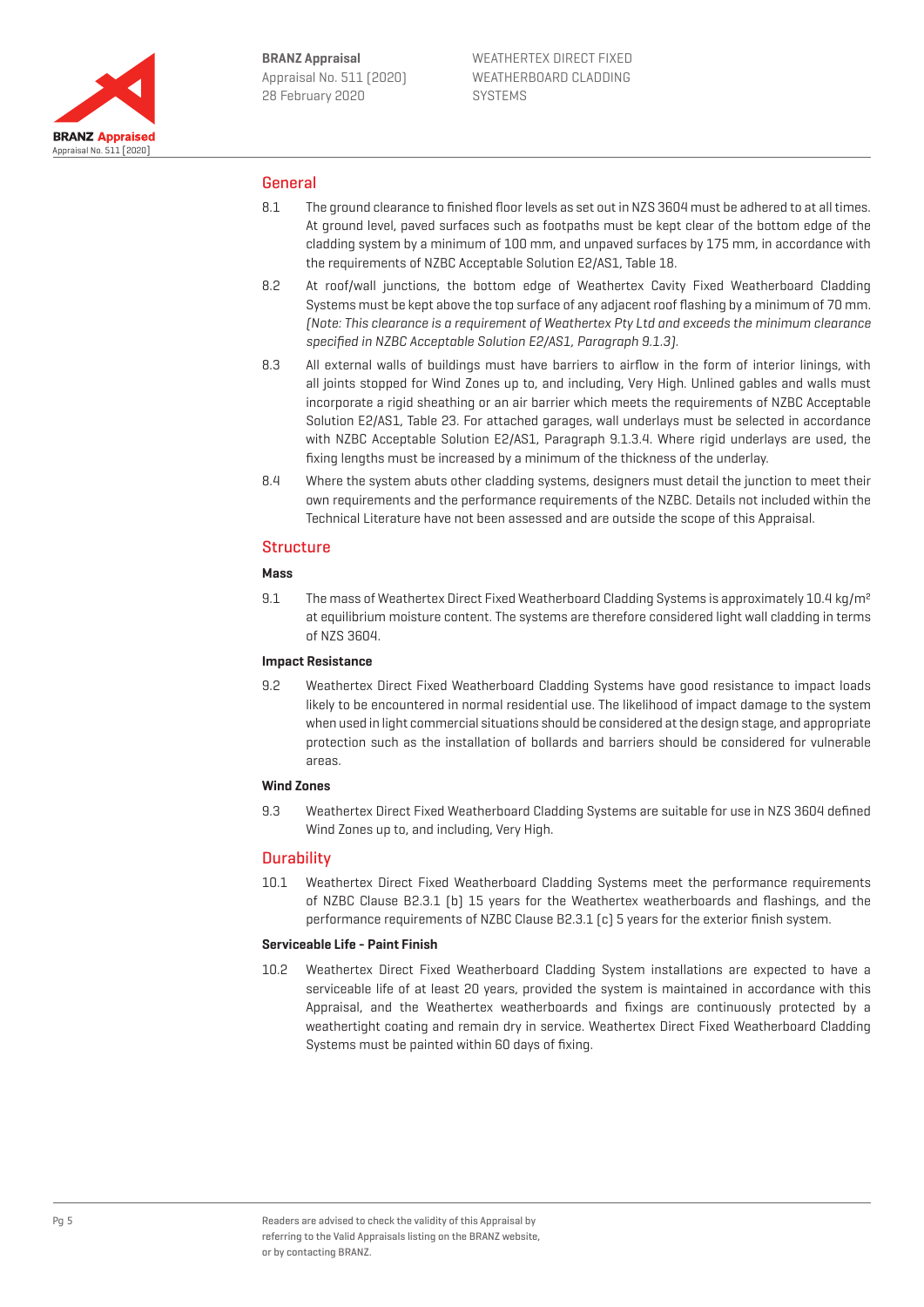

#### **Serviceable Life - Stain or Natural Finish**

- 10.3 Weathertex Natural Weatherboards may be left uncoated or be finished with a stain coating. They are expected to have a serviceable life of at least 15 years. The product without a stain finish will grey-off over time. The weathering may not be uniform and depends on the weather exposure and the design of shading (e.g. eaves overhangs, porches and the like). Some black spots (carbon) may appear over time which are a result of the timber species and manufacturing process.
- 10.4 Microclimatic conditions, including geothermal hot spots, industrial contamination and corrosive atmospheres, and contamination from agricultural chemicals or fertilisers can convert mildly corrosive atmosphere into aggressive environments for fasteners. The fixing of Weathertex weatherboards and accessories in areas subject to microclimatic conditions requires specific design in accordance with NZS 3604 Paragraph 4.2.4 and is outside the scope of this Appraisal.

#### **Maintenance**

- 11.1 Regular maintenance is essential to ensure the performance requirements of the NZBC are continually met and to ensure the maximum serviceability of the system.
- 11.2 Regular cleaning (at least annually) of the finish system is required to remove grime, dirt and organic growth and to maximise the life and appearance of the coating. Grime may be removed by brushing with a soft brush, warm water and detergent. Finish systems must be re-coated at approximately 5–8 yearly intervals in accordance with the finish manufacturer's instructions.
- 11.3 Annual inspections must be made to ensure that all aspects of the cladding system, including the finish system, flashings and any sealed joints remain in a weatherproof condition. Any damaged areas or areas showing signs of deterioration which would allow water ingress must be repaired immediately. Sealant and finishes must be repaired in accordance with the relevant manufacturer's instructions.
- 11.4 Minimum ground clearances as set out in this Appraisal and the Technical Literature must be maintained at all times during the life of the system. (Note: Failure to adhere to the minimum ground clearances given in this Appraisal and the Technical Literature will adversely affect the long-term durability of Weathertex Direct Fixed Weatherboard Cladding Systems.)

## Control of External Fire Spread

### **Vertical Fire Spread**

12.1 This Appraisal only covers buildings 10 m or less in height. NZBC Functional Requirement C3.2 identifies that external vertical fire spread to upper floors only needs to be considered for buildings with a building height greater than 10 m. Control of external vertical fire spread is therefore outside the scope of this Appraisal.

#### **Horizontal Fire Spread**

- 12.2 Weathertex Weatherboard Direct Fixed Cladding Systems have not been assessed for a peak heat release or total heat released rating and therefore cannot be used within 1 m of the relevant boundary or Risk Group SI Buildings.
- 12.3 Refer to NZBC Acceptable Solutions C/AS1 and C/AS2 and Verification Method C/VM2 for fire resistance rating and control of external fire spread requirements for external walls.

#### Prevention of Fire Occurring

13.1 Separation or protection must be provided to Weathertex Direct Fixed Weatherboard Cladding Systems from heat sources such as fireplaces, heating appliances, flues and chimneys. Part 7 of NZBC Verification Method C/VM1 and Acceptable Solution C/AS1, and NZBC Acceptable Solution C/AS2 provide methods for separation and protection of combustible materials from heat sources.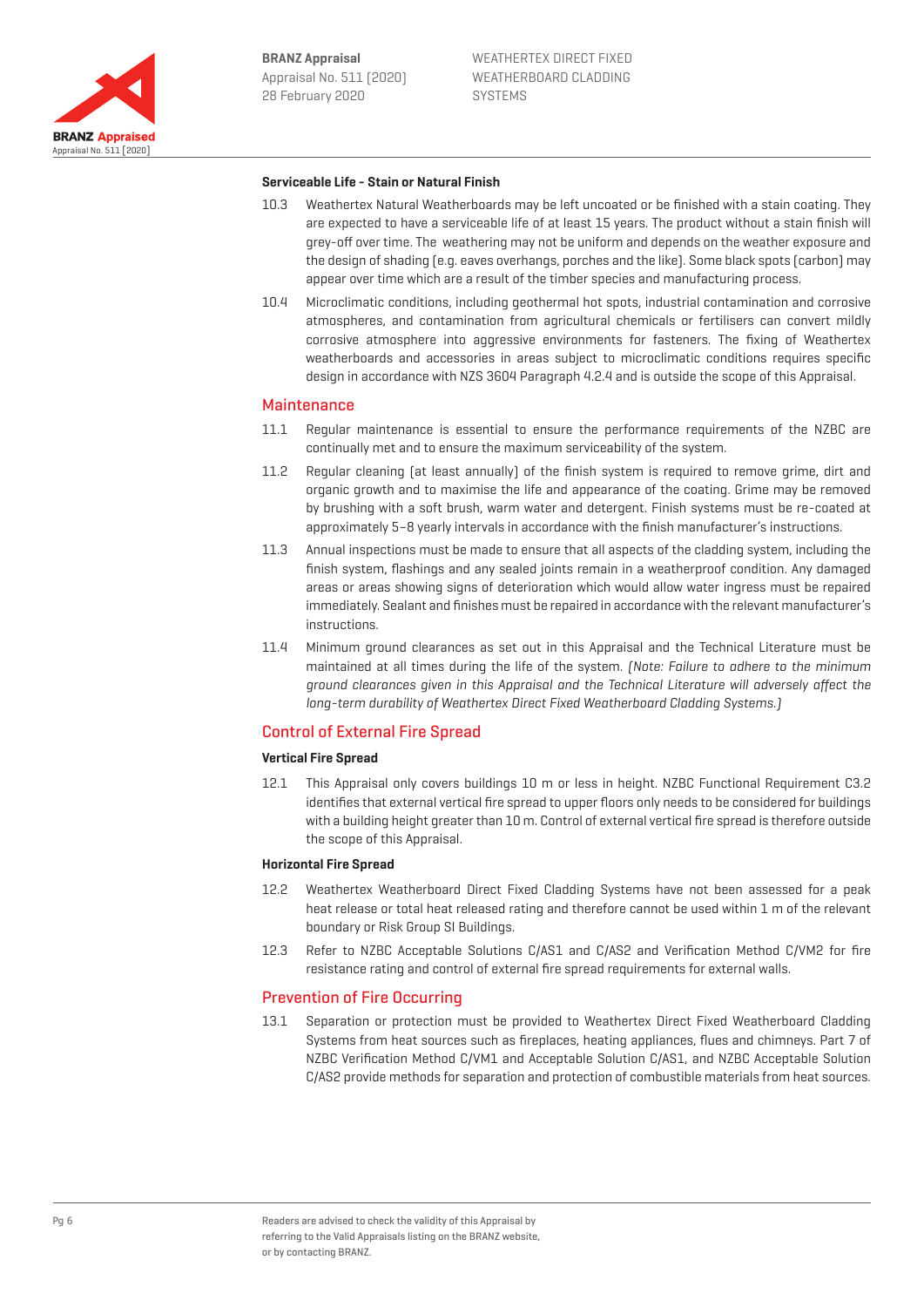

## External Moisture

- 14.1 Weathertex Direct Fixed Weatherboard Cladding Systems, when installed in accordance with this Appraisal and the Technical Literature, will prevent the penetration of moisture that could cause undue dampness or damage to building elements.
- 14.2 Weathertex Direct Fixed Weatherboard Cladding Systems allow excess moisture present at the completion of construction to be dissipated without permanent damage to building elements to meet code compliance with NZBC Clause E2.3.6.
- 14.3 The details given in the Technical Literature for weather sealing are based on the principle of having a first and second line of defence against moisture entry for all joints, penetrations and junctions. The ingress of moisture must be excluded by detailing joinery and wall interfaces as shown in the Technical Literature. Weathertightness details that are developed by the designer are outside the scope of this Appraisal and are the responsibility of the designer for compliance with the NZBC.

## Internal Moisture

## **Water Vapour**

15.1 Weathertex Direct Fixed Weatherboard Cladding Systems are not a barrier to the passage of water vapour, and when installed in accordance with this Appraisal will not create a risk of moisture damage resulting from condensation.

## Installation Information

## Installation Skill Level Requirements

16.1 All design and building work must be carried out in accordance with the Weathertex Direct Fixed Weatherboard Cladding Systems Technical Literature and this Appraisal by competent and experienced tradespersons conversant with Weathertex Direct Fixed Weatherboard Cladding Systems. Where the work involves Restricted Building Work (RBW), this must be completed by, or under the supervision of, a Licensed Building Practitioner (LBP) with the relevant License class.

## System Installation

## **Wall Underlay and Flexible Sill and Jamb Tape Installation**

17.1 The selected wall underlay and flexible sill and jamb tape system must be installed by the building contractor in accordance with the underlay and tape manufacturer's instructions, prior to the installation of the rest of the Weathertex Direct Fixed Weatherboard Cladding System. Flexible building underlay must be installed horizontally and be continuous around corners. Underlay must be lapped 75 mm minimum at horizontal joints and 150 mm minimum over studs at vertical joints. Generic rigid sheathing materials must be installed in accordance with NZBC Acceptable Solution E2/AS1 and be overlaid with a flexible wall underlay. Proprietary systems shall be installed in accordance with the manufacturer's instructions. Particular attention must be paid to the installation of the building underlay and sill and jamb tapes around window and door openings to ensure a continuous seal is achieved and all exposed wall framing in the opening is protected.

## **Weathertex Cladding System Installation**

- 17.2 Weathertex weatherboards may be cut on-site by power saw. Holes and cut-outs may be formed by drilling a number of holes around the perimeter of the opening required and tapping out the centre with a hammer, or by using a hole saw.
- 17.3 Weathertex weatherboards must be kept dry prior to installation. Before the weatherboards are installed, cut edges, ends and holes must be sealed with a solvent-based or tannin-resistant acrylic primer.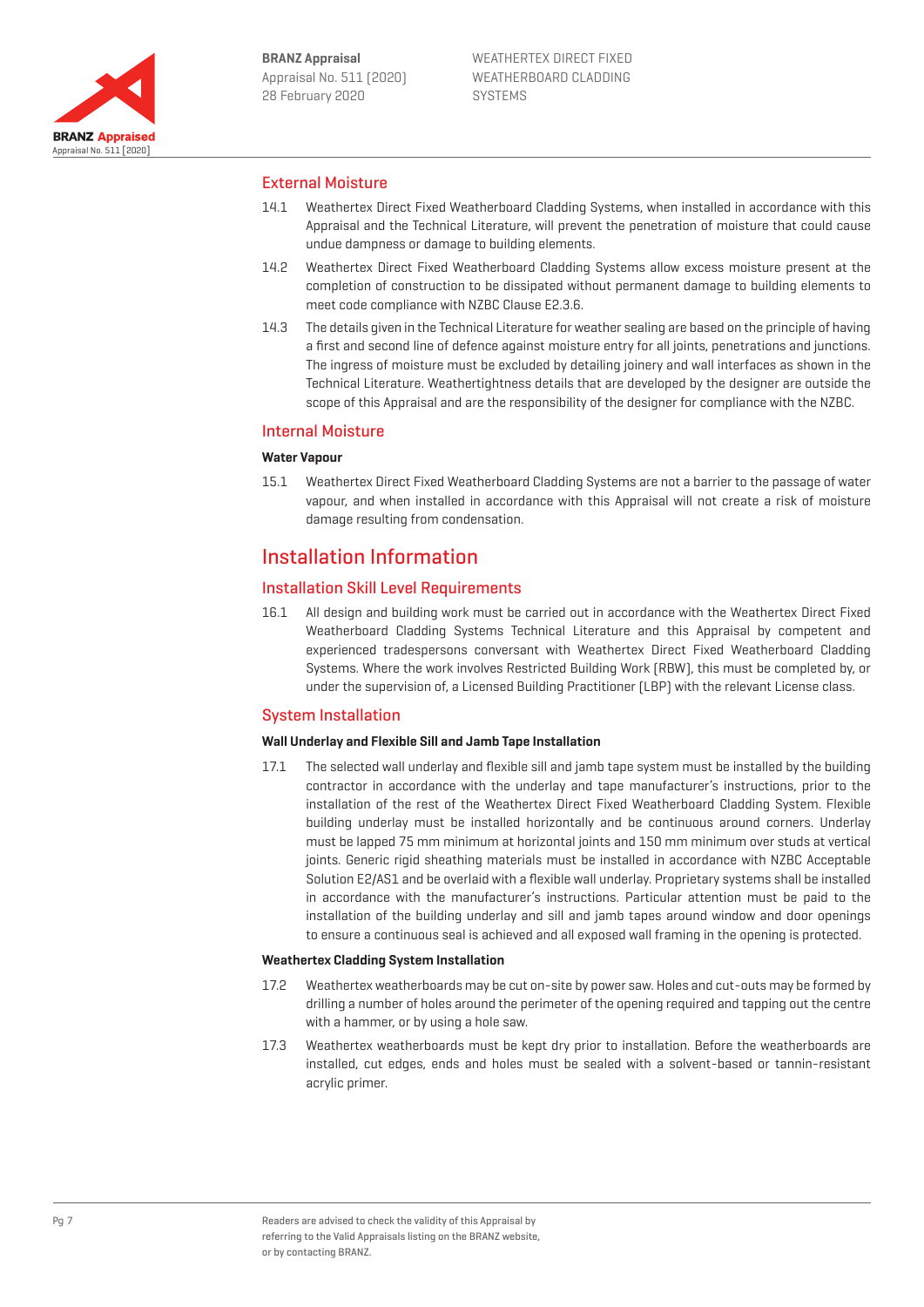

- 17.4 Weathertex weatherboards must be installed starting at the bottom of the wall. A Primelok starter strip is used at the base of the wall to accept the first course of Primelok weatherboards. Before the weatherboards are installed, the corner detail must be prepared to suit the selected option, e.g. aluminium corners angles. The necessary flashings must be installed before commencing weatherboard fixing. The bottom course of weatherboards must overhang the bottom plate by a minimum of 50 mm.
- 17.5 Weathertex weatherboards are face-fixed. Weathertex Primelok weatherboards are fixed by means of a hidden fixing method. The overlapping Primelok weatherboard, which is held in place by the plastic spline, covers the head of the fastener. Selflok weatherboards are fastened with a semi-concealed or face-fix ('traditional') method.
- 17.6 Joints between weatherboards are made off-stud, with the joiner appropriate for the profile of weatherboard used. Ends are brought into moderate contact with the spacer nibs within the joiner. Selflok weatherboards can also be joined off-stud using the Long Vertical Aluminium Joiner with dwangs at maximum 600 mm centres to support the joiner. Primelok weatherboards can be joined off-stud using the Large Long Vertical Joiner supported with dwangs at maximum 600 mm centres.

#### **Aluminium Joinery Installation**

17.7 Aluminium joinery and associated head flashings must be installed by the building contractor in accordance with the Technical Literature. A 7.5–10 mm nominal gap must be left between the joinery reveal and the wall framing so a PEF rod and air seal can be installed after the joinery has been secured in place.

### **Finishing**

17.8 The paint or stain coating manufacturer's instructions must be followed at all times for application of the finish. Weathertex weatherboards must be clean and dry before commencing finishing.

#### **Inspection**

17.9 The Technical Literature must be referred to during the inspection of Weathertex Direct Fixed Weatherboard Cladding Systems installations.

## Health and Safety

- 18.1 Cutting of Weathertex weatherboards must be carried out in well ventilated areas and a dust mask and eye protection must be worn.
- 18.2 Safe use and handling procedures for the components that make up Weathertex Direct Fixed Weatherboard Cladding Systems are provided in the Technical Literature.

## Basis of Appraisal

The following is a summary of the technical investigations carried out:

## **Tests**

- 19.1 The following testing has been completed:
	- ¬ BRANZ expert opinion on NZBC E2 code compliance for Weathertex Direct Fixed Weatherboard Cladding Systems was based on evaluation of all details within the scope and as stated within this Appraisal. The details contained within the Technical Literature have been reviewed, and an opinion has been given by BRANZ technical experts that the system will meet the performance levels of NZBC Acceptable Solution E2/AS1 for direct fixed weatherboard claddings.
	- ¬ Wind face load testing for Primelok and Selflok Weatherboards on timber framing has been completed by a National Association of Testing Authorities (NATA) registered laboratory. The results have been reviewed by BRANZ structural engineers.
	- ¬ Nail pull tests to determine the pull-out strengths of alternative Weathertex weatherboard fixings were completed by BRANZ and the results were used in assessing Weathertex Direct Fixed Weatherboard Cladding Systems.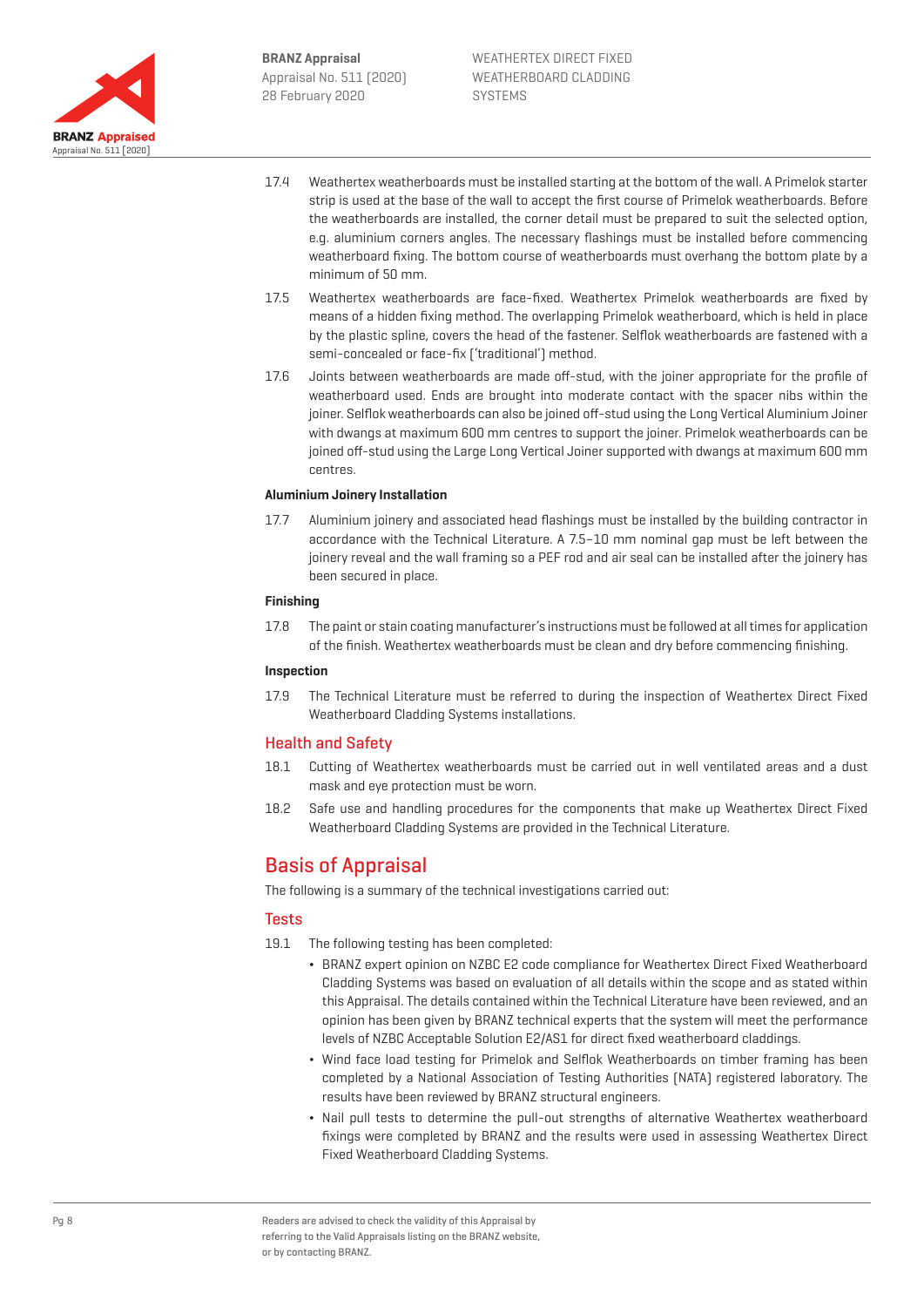

## Other Investigations

- 20.1 The performance and testing of wood fibre-based wall cladding products in New Zealand, Australia and the USA has been considered, including the structural and weathertightness performance, durability and non-hazardous nature.
- 20.2 Relevant data from BRANZ' previous Appraisals of Weathertex weatherboards has been considered.
- 20.3 Site inspections have been carried out by BRANZ to assess the practicability of installation and to examine completed installations.
- 20.4 The Technical Literature for Weathertex Direct Fixed Weatherboard Cladding Systems has been examined by BRANZ and found to be satisfactory.

## **Quality**

- 21.1 The manufacture of Weathertex weatherboards has been examined by BRANZ, including methods adopted for quality control. Details regarding the quality and composition of the materials used were obtained by BRANZ and found to be satisfactory.
- 21.2 The quality of materials, components and accessories supplied by Weathertex Pty Ltd is the responsibility of Weathertex Pty Ltd. The quality control system of Weathertex Pty Ltd has been assessed and registered as meeting the requirements of AS/NZS ISO 9001.
- 21.3 Quality of installation on-site of components and accessories supplied by Weathertex Pty Ltd and the building contractor is the responsibility of the installer.
- 21.4 Designers are responsible for the building design, and building contractors are responsible for the quality of installation of framing systems and joinery, building underlays, flashing tapes, air seals and cladding system in accordance with the instructions of Weathertex Pty Ltd.
- 21.5 Building owners are responsible for the maintenance of Weathertex Direct Fixed Weatherboard Cladding Systems in accordance with the instructions of Weathertex Pty Ltd.

## Sources of Information

- ¬ AS 3566:2002 Self-drilling screws for the building and construction industries.
- ¬ AS 3730 Guide to the properties of paints for buildings.
- ¬ AS/NZS 1170:2002 Structural design actions.
- ¬ NZS 3603:1993 Timber Structures Standard.
- ¬ NZS 3604:2011 Timber-framed buildings.
- ¬ NZS 4211:2008 Specification for performance of windows.
- ¬ Ministry of Building, Innovation and Employment Record of amendments Acceptable Solutions, Verification Methods and handbooks.
- ¬ The Building Regulations 1992.

## **Amendments**

## Amendment No.1, dated 29 April 2020

This Appraisal has been amended to update the Appraisal Holder's web address.

## Amendment No.2, dated 11 September 2020

This Appraisal has been amended to update the maximum dwang spacing.

## Amendment No.3, dated 5 February 2021

This Appraisal has been amended to include Weathertex Natural weatherboards.

## Amendment No.4, dated 1 February 2022

This Appraisal has been amended to add the Large Long Vertical Joiner as an additional off-stud joining option for Primelok weatherboards.